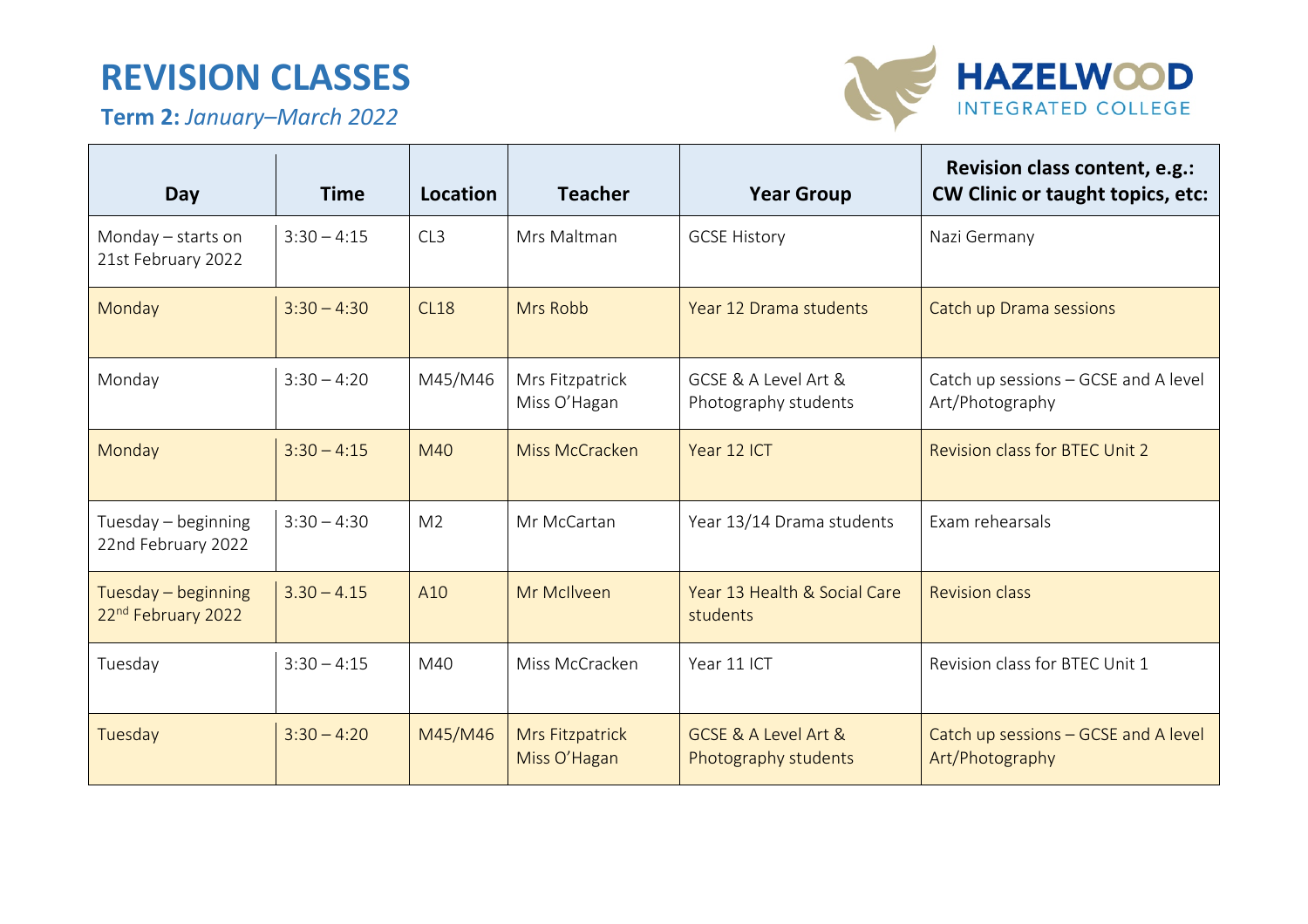| Day                                                 | <b>Time</b>   | Location         | <b>Teacher</b>                                                      | <b>Year Group</b>                                | Revision class content, e.g.:<br><b>CW Clinic or taught topics, etc:</b> |
|-----------------------------------------------------|---------------|------------------|---------------------------------------------------------------------|--------------------------------------------------|--------------------------------------------------------------------------|
| Tuesday: every week                                 | $3:30 - 4:15$ | CL11             | Miss TL Thompson                                                    | Year 12 Spanish                                  | Intensive revision class and exam<br>technique                           |
| Tuesday                                             | $3:30 - 4:15$ | <b>M30</b>       | Miss O'Kane                                                         | Year 11 Hospitality<br>Year 14 Child Development | Controlled Assessment catch up<br>Controlled Assessment catch up         |
| Wednesday<br>Fortnightly: beginning<br>19th January | $2:05 - 3:00$ | CL <sub>22</sub> | Mrs Tumilty                                                         | Year $10 - 12$                                   | Catch-up PSD Coursework sessions                                         |
| Wednesday                                           | $2:05 - 3:05$ | M35              | <b>Miss Campbell</b><br>Mr Hanvey<br>Mr McGlennon<br>Mr Fitzpatrick | Years $11 - 14$                                  | <b>Sports Studies Coursework Clinic</b><br>support                       |
| Wednesday                                           | $2:05 - 3:05$ | M44              | Mrs Spratt                                                          | Years $11 - 14$ ICT                              | Coursework Clinic                                                        |
| Wednesday                                           | $2:05 - 3:05$ | <b>M30</b>       | <b>Mrs Moore</b>                                                    | Year 12 Child Development/<br>Hospitality        | Controlled Assessment catch up                                           |
| Wednesday: weekly<br>until February exam            | $2:10 - 3:00$ | M53              | Miss Pearson                                                        | Year 11 Science                                  | Higher Tier Biology SA students                                          |
| Wednesday                                           | $2:05 - 3:05$ | M30              | Miss McGrath                                                        | Year 11 Hospitality                              | Controlled Assessment catch up<br><b>Task 1 &amp; 2</b>                  |